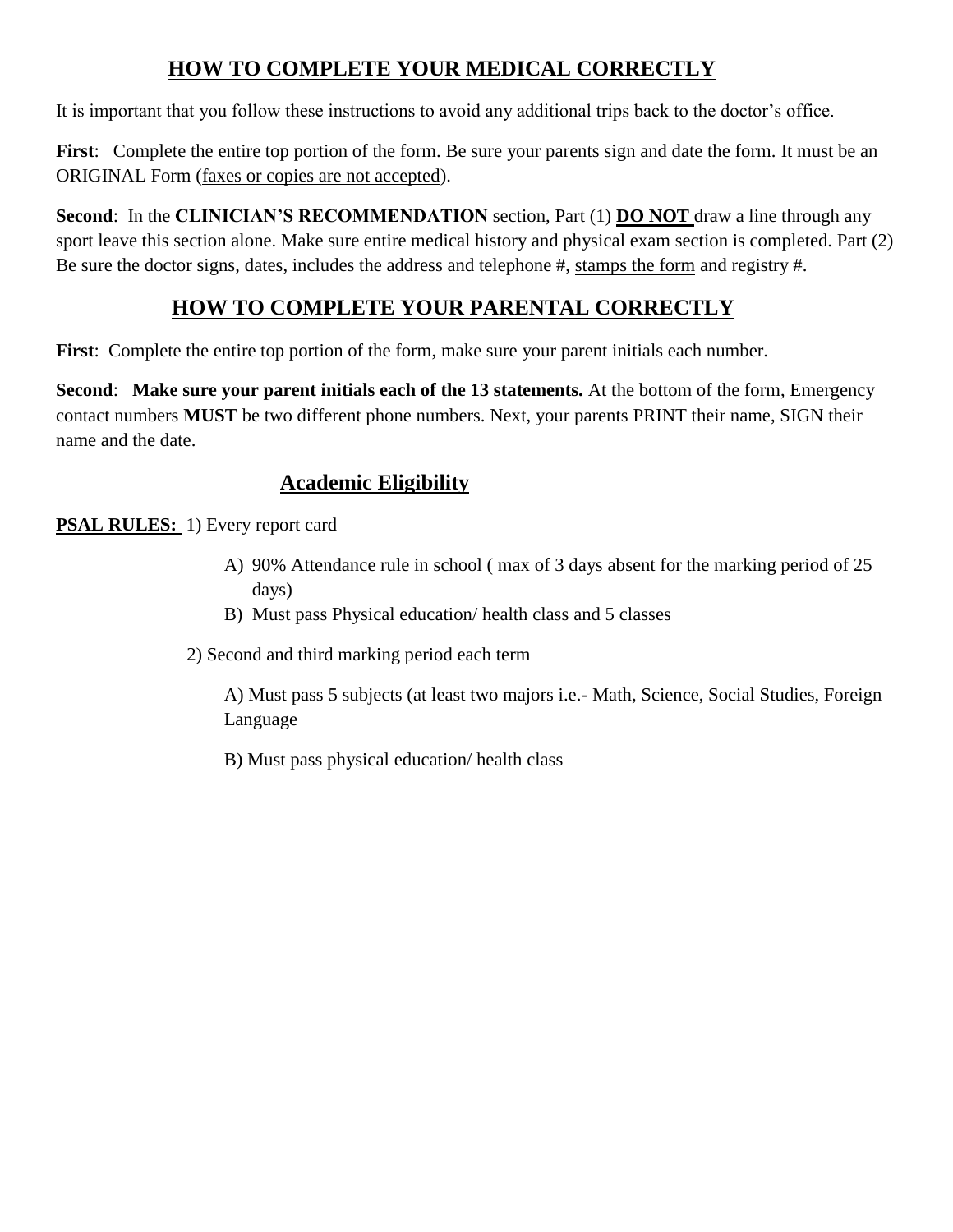# **IMPORTANT NOTICE TO PARENTS / GUARDIANS!**

- New York State Commissioner of Education Regulations requires every student to  $\bullet$ have a physical examination before participating in senior high school interscholastic sport activities.
- The physical examination and the Department of Health/Department of Education  $\bullet$ Sport Examination form may be completed by the Department of Health physician at no cost to you, or, by your personal physician.
- The attached Sports Examination form is more comprehensive than the form it ۰ replaced. The purpose of this new form is to ensure that your child receives a complete physical examination prior to participating in interscholastic sports.
- The American Academy of Pediatrics, the New York City Department of Health and ۰ the Department of Education strongly recommend that every student have a complete physical examination including the Maturation Index prior to competing in interscholastic athletics. The Maturation Index<sup>\*</sup> notes the stage of pubertal development and should be included for the protection of the student. The index is one indicator of a child's bone development and is helpful to the physician in assessing the total development of the child and his or her fitness for sports participation. However, as inclusion of the Maturation Index is optional, the parent/guardian decides whether or not the physician includes the rating. (If you do not want the physician to make an entry for the Maturation Index, write "No Maturation Index" to the left of your signature.)
- The term "clinician", appears on the Sports Examination form and refers to physicians, nurse-practitioners and physicians' assistant. The physical examination may be performed by any of these medical personnel.
- As the Sports Examination form indicates, the student's medical record is strictly confidential and is on file in the school medical office. The student's medical record is not part of his or her academic record, and is not subject to examination by anyone except authorized personnel.

## PLEASE NOTE: ALL STUDENTS SHOULD RECEIVE REGULARLY SCHEDULED **COMPLETE PHYSICAL EXAMINATION BY A PHYSICIAN OF THE PARENT/GUARDIAN'S CHOICE.**

Parent notice misc. 02 25-1190.00.5 (250 PKGS) 2/03 \*For more detailed information about the Maturation Index, please consult your physician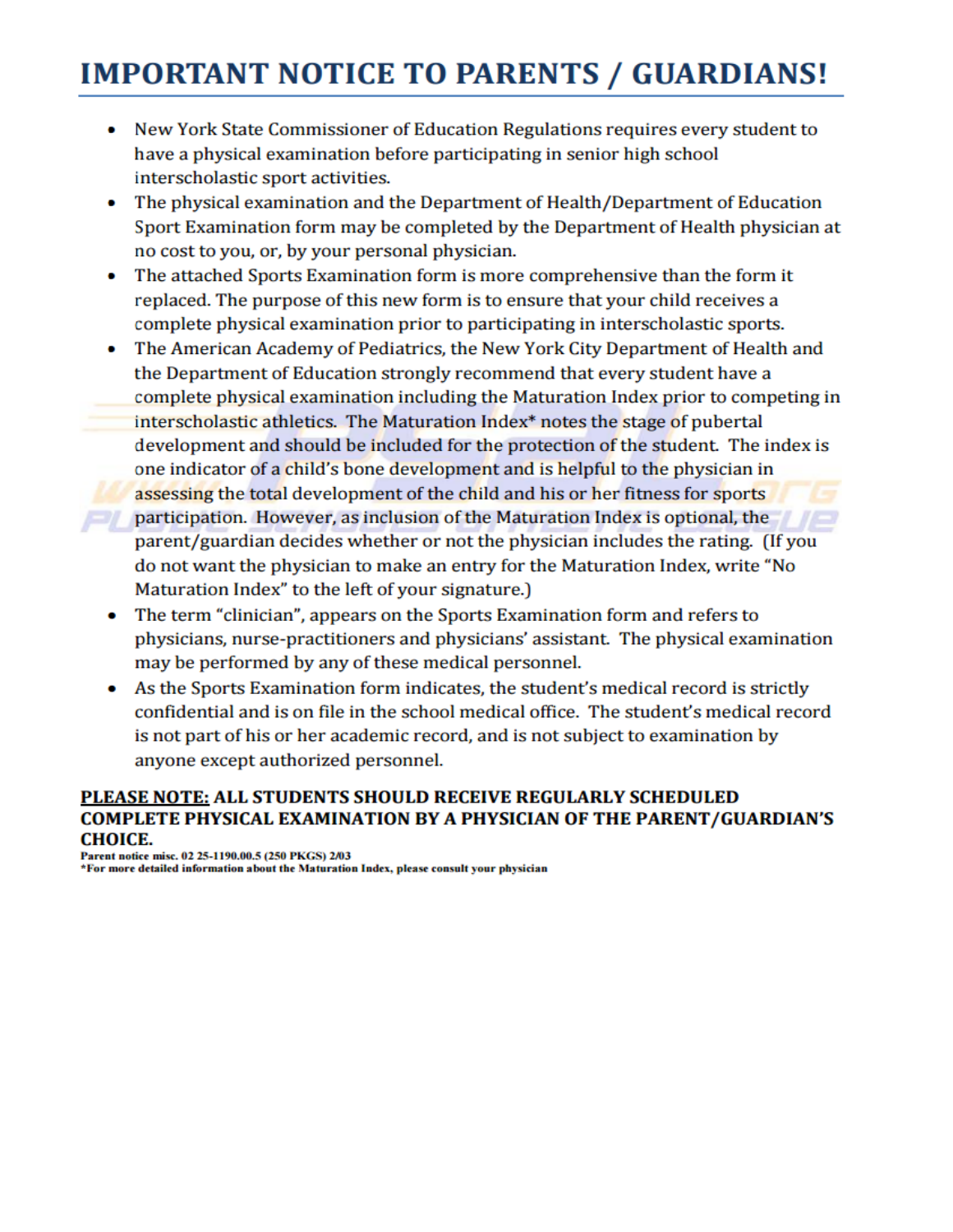### DEPARTMENT OF HEALTH \* THE CITY OF NEW YORK \* BOARD OF EDUCATION INTERSCHOLASTIC \* SPORTS EXAMINATION \* - CONFIDENTIAL

| <b>Regulation of the Chancellor</b>                                                                                                                                                                       |                                                                                                                                                                                                                                                       |                                         |                                    | <b>PART 1 to be filed in</b><br><b>Student's Health folder</b> |
|-----------------------------------------------------------------------------------------------------------------------------------------------------------------------------------------------------------|-------------------------------------------------------------------------------------------------------------------------------------------------------------------------------------------------------------------------------------------------------|-----------------------------------------|------------------------------------|----------------------------------------------------------------|
|                                                                                                                                                                                                           |                                                                                                                                                                                                                                                       |                                         |                                    |                                                                |
| NAME:                                                                                                                                                                                                     |                                                                                                                                                                                                                                                       |                                         |                                    | BOROUGH: _________                                             |
| ADDRESS:                                                                                                                                                                                                  |                                                                                                                                                                                                                                                       |                                         | HOMEROOM: GRADE:                   |                                                                |
| states of the second control to the second country control of the                                                                                                                                         |                                                                                                                                                                                                                                                       |                                         | DATE OF BIRTH: NAME OF BIRTH       |                                                                |
| TELEPHONE:                                                                                                                                                                                                |                                                                                                                                                                                                                                                       |                                         | EMERGENCY TELEPHONE:               |                                                                |
| SPORT: $\qquad \qquad$                                                                                                                                                                                    |                                                                                                                                                                                                                                                       |                                         |                                    |                                                                |
| SPORT:                                                                                                                                                                                                    |                                                                                                                                                                                                                                                       |                                         |                                    |                                                                |
| PARENTAL PERMISSION: I have reviewed the <b>STUDENT MEDICAL HISTORY</b> section below and I agree with the<br>answers. I give permission for that completion of the Maturation Index is optional.         |                                                                                                                                                                                                                                                       |                                         |                                    | to have a physical examination. I understand                   |
|                                                                                                                                                                                                           |                                                                                                                                                                                                                                                       |                                         |                                    |                                                                |
|                                                                                                                                                                                                           |                                                                                                                                                                                                                                                       |                                         | SIGNATURE:                         |                                                                |
|                                                                                                                                                                                                           |                                                                                                                                                                                                                                                       |                                         |                                    |                                                                |
| DATE:<br>**************************                                                                                                                                                                       |                                                                                                                                                                                                                                                       |                                         |                                    |                                                                |
| Based on my review of the history and physical examination as noted below and on the back of this form, and review of the guidelines for<br>this student:<br>(1) May participate in the following sports: |                                                                                                                                                                                                                                                       |                                         | <b>CLINICIAN'S RECOMMENDATIONS</b> |                                                                |
| DRAW A LINE THROUGH ANY SPORTS TO BE OMITTED:                                                                                                                                                             |                                                                                                                                                                                                                                                       |                                         |                                    |                                                                |
| <b>CONTACT</b>                                                                                                                                                                                            | <b>ENDURANCE</b>                                                                                                                                                                                                                                      |                                         | <b>OTHER</b>                       |                                                                |
| Football                                                                                                                                                                                                  | Gymnastics                                                                                                                                                                                                                                            |                                         | <b>Bowling</b>                     |                                                                |
| Baseball                                                                                                                                                                                                  | Swimming                                                                                                                                                                                                                                              |                                         | Golf                               |                                                                |
| Basketball<br>Soccer                                                                                                                                                                                      | Track & Field                                                                                                                                                                                                                                         |                                         | Crew                               |                                                                |
| Hockey                                                                                                                                                                                                    | Cross-country<br>Tennis <b>Communist Communist Communist Communist Communist Communist Communist Communist Communist Communist Communist Communist Communist Communist Communist Communist Communist Communist Communist Communist Communist Comm</b> |                                         |                                    | Cheerleading<br>Field Events <b>ALCORATION</b>                 |
| Wrestling                                                                                                                                                                                                 | Volleyball                                                                                                                                                                                                                                            |                                         | Archery                            |                                                                |
| Lacrosse                                                                                                                                                                                                  | Handball                                                                                                                                                                                                                                              |                                         |                                    |                                                                |
| Softball                                                                                                                                                                                                  | Fencing                                                                                                                                                                                                                                               |                                         |                                    |                                                                |
| Cricket                                                                                                                                                                                                   | Double Dutch                                                                                                                                                                                                                                          |                                         |                                    |                                                                |
| Rugby                                                                                                                                                                                                     |                                                                                                                                                                                                                                                       |                                         |                                    |                                                                |
| (2) Special conditions for participation (e.g., pre-exercise medication or protective equipment), if any:                                                                                                 |                                                                                                                                                                                                                                                       |                                         | DATE OF LAST TETANUS BOOSTER:      |                                                                |
| DATE: SIGNATURE: CLINICIAN)                                                                                                                                                                               |                                                                                                                                                                                                                                                       |                                         |                                    |                                                                |
|                                                                                                                                                                                                           |                                                                                                                                                                                                                                                       |                                         |                                    |                                                                |
| TELEPHONE: NAME: (PRINT)                                                                                                                                                                                  |                                                                                                                                                                                                                                                       |                                         |                                    |                                                                |
| REGISTRY #: ADDRESS:                                                                                                                                                                                      |                                                                                                                                                                                                                                                       |                                         |                                    |                                                                |
|                                                                                                                                                                                                           |                                                                                                                                                                                                                                                       |                                         |                                    |                                                                |
|                                                                                                                                                                                                           |                                                                                                                                                                                                                                                       |                                         | <b>STUDENT'S MEDICAL HISTORY</b>   |                                                                |
| (To be filled out by student and parent)                                                                                                                                                                  |                                                                                                                                                                                                                                                       |                                         |                                    | <b>Clinician's Comments</b>                                    |
| Has anyone in your family under age 45 died suddenly                                                                                                                                                      |                                                                                                                                                                                                                                                       | Yes No                                  |                                    |                                                                |
| Have you ever had:                                                                                                                                                                                        |                                                                                                                                                                                                                                                       |                                         |                                    |                                                                |
| Concussion or been knocked out?                                                                                                                                                                           |                                                                                                                                                                                                                                                       |                                         |                                    |                                                                |
| Fainting?                                                                                                                                                                                                 |                                                                                                                                                                                                                                                       | $Yes$ No                                |                                    |                                                                |
| <b>Heat Stroke?</b><br>Epilepsy, seizures, or fits?                                                                                                                                                       |                                                                                                                                                                                                                                                       | $Yes \_ No \_$<br>$Yes$ No $\_\_$       |                                    |                                                                |
| Head or neck injury?                                                                                                                                                                                      |                                                                                                                                                                                                                                                       | $Yes \_ No \_$                          |                                    |                                                                |
| Very bad vision in one or both eyes?                                                                                                                                                                      |                                                                                                                                                                                                                                                       | $Yes$ No $\blacksquare$                 |                                    |                                                                |
| Do you wear glasses, contacts, other?                                                                                                                                                                     |                                                                                                                                                                                                                                                       | Yes No                                  |                                    |                                                                |
| Have you ever had:                                                                                                                                                                                        |                                                                                                                                                                                                                                                       |                                         |                                    |                                                                |
| Hearing loss or deafness?                                                                                                                                                                                 |                                                                                                                                                                                                                                                       | $Yes$ No $\_\_$                         |                                    |                                                                |
| Perforated ear drum or "tubes" in ears?                                                                                                                                                                   |                                                                                                                                                                                                                                                       | Yes No                                  |                                    |                                                                |
| Draining ears?                                                                                                                                                                                            |                                                                                                                                                                                                                                                       | Yes No                                  |                                    |                                                                |
|                                                                                                                                                                                                           |                                                                                                                                                                                                                                                       | <b>PART 1 – STUDENT'S HEALTH FOLDER</b> |                                    |                                                                |